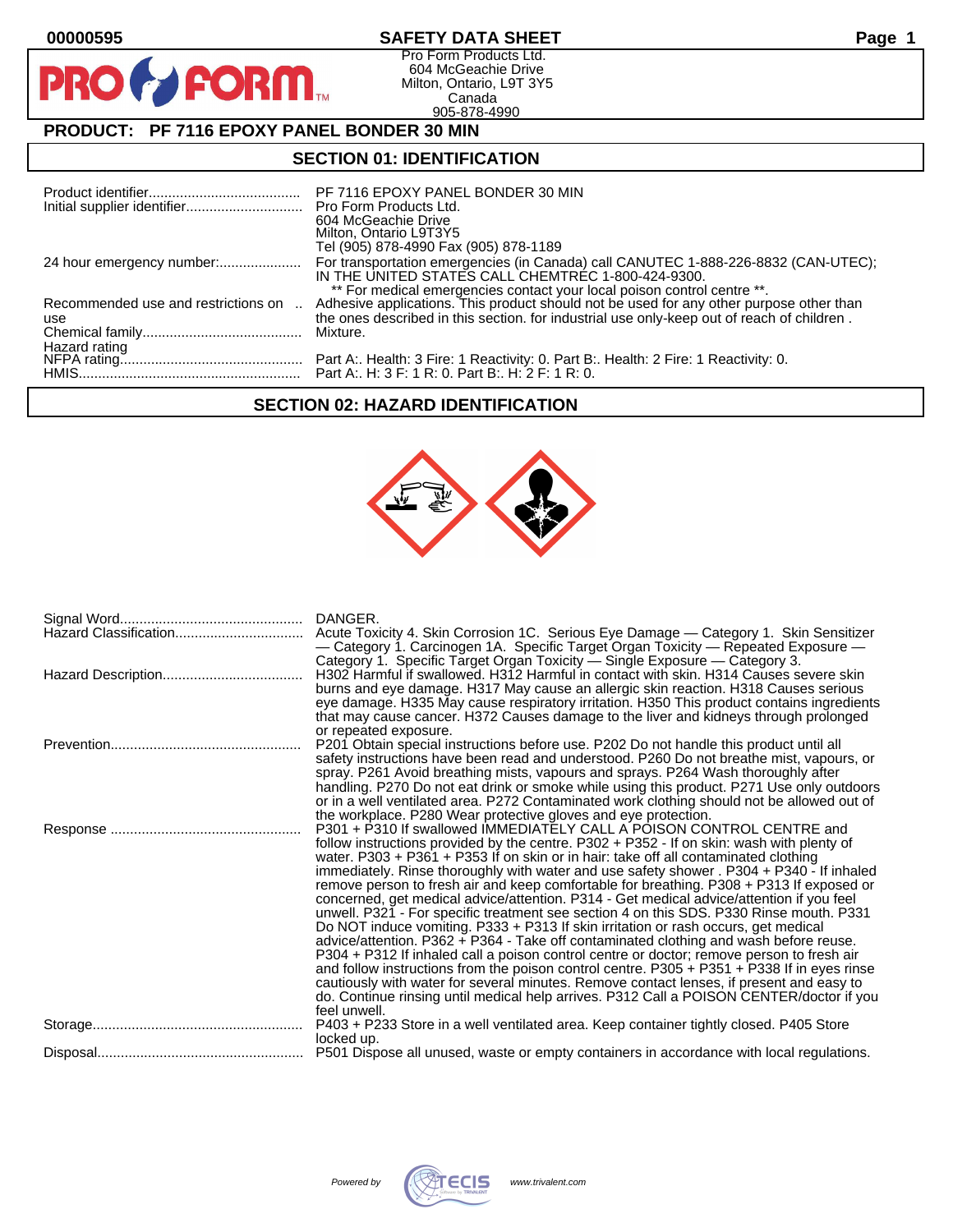# **PRODUCT: PF 7116 EPOXY PANEL BONDER 30 MIN**

# **SECTION 03: COMPOSITION / INFORMATION ON INGREDIENTS** CHEMICAL NAME AND SYNONYMS CAS # WT. % PART A: Silica, vitreous 60676-86-0 20-30 Triethylenetetramine 112-24-3 5-10 Phenol 3108-95-2 5-10 2,4,6-Tris(Dimethylaminomethyl) Phenol 90-72-2 1.5-5 1,5-Pentanediamine, 2-methyl- 15520-10-2 1.5-5 1H-Imidazole 288-32-4 1.5-5 Cristobalite (SiO2) 14464-46-1 0.1-0.5 PART B: EPOXY RESIN 25068-38-6 70-80 Silica, vitreous (2) 60676-86-0 60676-86-0 5-10 DIMER ACID DIGLYCIDYL ESTER 68475-94-5 68475-94-5 1.5-5 3-(Trimethoxysilyl) Propyl Glycidil 2530-83-8 1.5-5 Alkyl glycidyl ether **68609-97-2** 68609-97-2 1.5-5

#### **SECTION 04: FIRST-AID MEASURES**

Carbon Black 1333-86-4 0.1-0.5

| In case of contact, immediately flush eyes, keeping eyelids open, with plenty of water for at<br>least 15 minutes. Obtain medical attention.                                                                                                                                                                                                                                                                                                                                                                                                                                                   |
|------------------------------------------------------------------------------------------------------------------------------------------------------------------------------------------------------------------------------------------------------------------------------------------------------------------------------------------------------------------------------------------------------------------------------------------------------------------------------------------------------------------------------------------------------------------------------------------------|
| Remove all contaminated clothing and immediately wash the exposed areas with copious<br>amounts of water for a minimum of 30 minutes or up to 60 minutes for critical body areas.<br>Obtain medical attention immediately. Wash clothing before reuse. Do not peel solidified<br>product off the skin.                                                                                                                                                                                                                                                                                         |
| If inhaled, remove to fresh air. If not breathing, give artificial respiration. If breathing is<br>difficult, give oxygen, obtain medical attention.                                                                                                                                                                                                                                                                                                                                                                                                                                           |
| If ingestion is suspected, contact physician or poison control center immediately. Do not<br>induce vomiting. Phenol concentrations greater than 1.5% produce irritation and greater<br>than 5% are corrosive; vomiting can cause further damage to the mouth and throat.<br>Vomiting and diarrhea may occur spontaneously. If spontaneous vomiting occurs have<br>victim lean forward with head down to prevent aspiration of fluid into the lungs. Do not<br>dilute the swallowed material, since this may enhance its absorption. Never give anything<br>by mouth to an unconscious person. |
| Treat victims symptomatically. In the event of an incident involving this product ensure that<br>medical authorities are provided a copy of this safety data sheet.                                                                                                                                                                                                                                                                                                                                                                                                                            |

# **SECTION 05: FIRE-FIGHTING MEASURES**

media

Suitable and unsuitable extinguishing ..... Dry chemical. Carbon dioxide. Water spray. Foam.

Specific hazards arising from the ............. Acid vapours, ammonia, carbon dioxide and carbon monoxide, carboxylic acids, hazardous product, such as the nature of formaldehyde, hydrogen, hydrogen cyanide (hydrocyanic acid), methanol, nitrogen oxides<br>any hazardous combustion products (NOx), phenols, silicon dioxide, silicone polymers, various (NOx), phenols, silicon dioxide, silicone polymers, various hydrocarbons. By fire: protect against potentially toxic and irritating fumes. Special protective equipment and ............ Firefighter should be equipped with self-contained breathing apparatus and full protective<br>precautions for fire-fighters clothing to protect against potentially toxic and irrit clothing to protect against potentially toxic and irritating fumes. Do not spray fire directly. A solid stream of water directed into the hot burning liquid could cause frothing. DO NOT

direct a solid stream of water or foam into hot, burning pools of liquid since this may cause frothing and increase fire intensity. Frothing can be violent and possibly endanger any firefighter standing too close to the burning liquid. Cool containers with water spray.

# **SECTION 06: ACCIDENTAL RELEASE MEASURES**

 Leak/spill.................................................. Ventilate. Eliminate all sources of ignition. Evacuate all non-essential personnel. Contain the spill. Avoid all personal contact. Prevent runoff into drains, sewers, and other waterways. Absorb with earth, sand, or another dry inert material. Shovel into suitable unsealed containers, transport to well-ventilated area (outside) and treat with neutralizing solution: mixture of water (80%) with non-ionic surfactant Tergitol TMN-10 (20%); or water

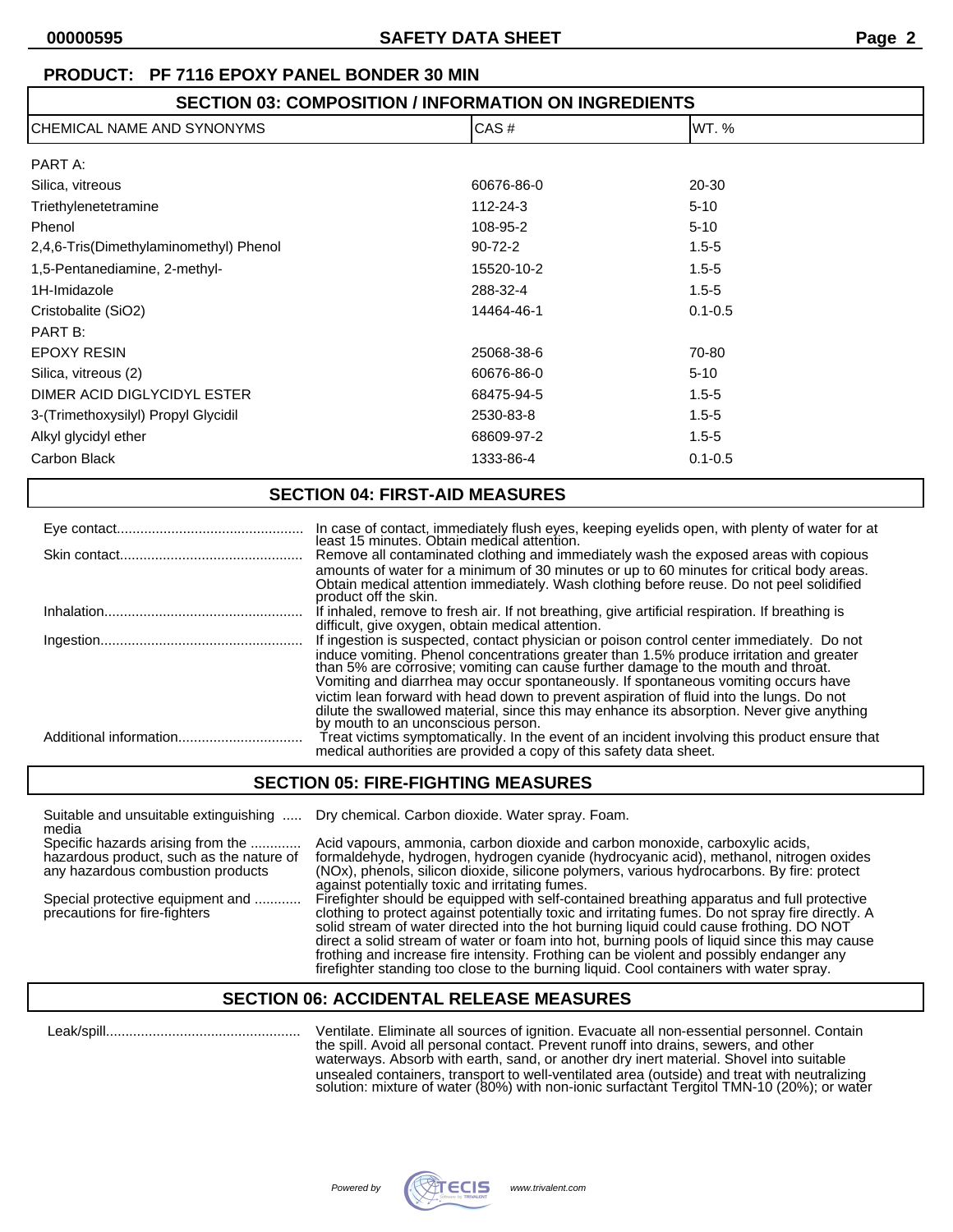**00000595 SAFETY DATA SHEET Page 3**

#### **PRODUCT: PF 7116 EPOXY PANEL BONDER 30 MIN**

#### **SECTION 06: ACCIDENTAL RELEASE MEASURES**

 Leak/spill.................................................. (90%), concentrated ammonia (3-8%) and detergent (2%). Spilled material and water rinses are classified as chemical waste, and must be disposed of in accordance with current local, provincial, state, and federal regulations. Use a heat gun and a scraper to remove cured adhesive. Prior to using a heat gun, ensure that the surface can withstand the heat generated by the gun.

#### **SECTION 07: HANDLING AND STORAGE**

Precautions for safe handling.................... Avoid all skin contact and ventilate adequately, otherwise wear an appropriate breathing apparatus. Avoid breathing vapours or mist. Handle and open container with care. Containers of this material may be hazardous when empty. Since emptied containers retain product residues (vapour, liquid, and/or solid), all hazard precautions given in the data sheet must be observed. Employees should wash hands and face before eating or drinking. Conditions for safe storage, including any Store in a cool, dry and well ventilated area. Keep container closed when not in use.

incompatibilities

# **SECTION 08: EXPOSURE CONTROLS / PERSONAL PROTECTION**

|                                                                                                                                                                                                                                                                                                                                                                                                                                                   | <b>ACGIH TLV</b>     |                                                                                                                                                                                                                                                                                                                                                                                                                                                                                                                                                                                                                | <b>OSHA PEL</b>       |                 | <b>NIOSH</b>           |
|---------------------------------------------------------------------------------------------------------------------------------------------------------------------------------------------------------------------------------------------------------------------------------------------------------------------------------------------------------------------------------------------------------------------------------------------------|----------------------|----------------------------------------------------------------------------------------------------------------------------------------------------------------------------------------------------------------------------------------------------------------------------------------------------------------------------------------------------------------------------------------------------------------------------------------------------------------------------------------------------------------------------------------------------------------------------------------------------------------|-----------------------|-----------------|------------------------|
| <b>INGREDIENTS</b>                                                                                                                                                                                                                                                                                                                                                                                                                                | TWA                  | <b>STEL</b>                                                                                                                                                                                                                                                                                                                                                                                                                                                                                                                                                                                                    | PEL                   | <b>STEL</b>     | IREL                   |
| Silica, vitreous                                                                                                                                                                                                                                                                                                                                                                                                                                  | $0.1 \text{ mg/m}$ 3 | Not Established                                                                                                                                                                                                                                                                                                                                                                                                                                                                                                                                                                                                | $0.1$ mg/m $3$ (dust) | Not Established | $0.05$ mg/m $3$ (dust) |
| Triethylenetetramine                                                                                                                                                                                                                                                                                                                                                                                                                              | 5 ppm                | Not Established                                                                                                                                                                                                                                                                                                                                                                                                                                                                                                                                                                                                | 5 ppm                 | Not Established | 19 mg/m3 (REL)         |
| Phenol                                                                                                                                                                                                                                                                                                                                                                                                                                            | $19 \text{ mg/m}$    | Not established                                                                                                                                                                                                                                                                                                                                                                                                                                                                                                                                                                                                | $19 \text{ mg/m}$     | Not established | 5 ppm                  |
| 2,4,6-Tris(Dimethylamino<br>methyl) Phenol                                                                                                                                                                                                                                                                                                                                                                                                        | Not established      | Not established                                                                                                                                                                                                                                                                                                                                                                                                                                                                                                                                                                                                | Not established       | Not established | Not established        |
| 1,5-Pentanediamine,<br>2-methyl-                                                                                                                                                                                                                                                                                                                                                                                                                  | Not Established      | Not Established                                                                                                                                                                                                                                                                                                                                                                                                                                                                                                                                                                                                | Not Established       | Not Established | Not Established        |
| 1H-Imidazole                                                                                                                                                                                                                                                                                                                                                                                                                                      | Not Established      | Not Established                                                                                                                                                                                                                                                                                                                                                                                                                                                                                                                                                                                                | Not Established       | Not Established | Not Established        |
| Cristobalite (SiO2)                                                                                                                                                                                                                                                                                                                                                                                                                               | $0.025$ mg/m3        | Not Established                                                                                                                                                                                                                                                                                                                                                                                                                                                                                                                                                                                                | $0.05$ mg/m $3$       | Not Established | $0.05$ mg/m $3$        |
| <b>EPOXY RESIN</b>                                                                                                                                                                                                                                                                                                                                                                                                                                | Not established      | Not established                                                                                                                                                                                                                                                                                                                                                                                                                                                                                                                                                                                                | Not established       | Not established | Not established        |
| Silica, vitreous (2)                                                                                                                                                                                                                                                                                                                                                                                                                              | $0.1$ mg/m $3$       | Not Established                                                                                                                                                                                                                                                                                                                                                                                                                                                                                                                                                                                                | $0.1$ mg/m $3$ (dust) | Not Established | $0.05$ mg/m $3$ (dust) |
| <b>DIMER ACID</b><br><b>DIGLYCIDYL ESTER</b>                                                                                                                                                                                                                                                                                                                                                                                                      | Not established      | Not established                                                                                                                                                                                                                                                                                                                                                                                                                                                                                                                                                                                                | Not established       | Not established | Not established        |
| 3-(Trimethoxysilyl) Propyl<br>Glycidil                                                                                                                                                                                                                                                                                                                                                                                                            | Not Established      | Not Established                                                                                                                                                                                                                                                                                                                                                                                                                                                                                                                                                                                                | Not Established       | Not Established | Not Established        |
| Alkyl glycidyl ether                                                                                                                                                                                                                                                                                                                                                                                                                              | Not Established      | Not Established                                                                                                                                                                                                                                                                                                                                                                                                                                                                                                                                                                                                | Not Established       | Not Established | Not Established        |
| <b>Carbon Black</b>                                                                                                                                                                                                                                                                                                                                                                                                                               | $3$ mg/m $3$         | Not established                                                                                                                                                                                                                                                                                                                                                                                                                                                                                                                                                                                                | $3.5 \text{ mg/m}$    | Not established | 3.5 mg/m3              |
| CA ON: 3 mg/m3 (Inhalable) TWA                                                                                                                                                                                                                                                                                                                                                                                                                    |                      |                                                                                                                                                                                                                                                                                                                                                                                                                                                                                                                                                                                                                |                       |                 |                        |
| Chemical safety goggles should be worn. Plastic face shields should be worn in addition to                                                                                                                                                                                                                                                                                                                                                        |                      |                                                                                                                                                                                                                                                                                                                                                                                                                                                                                                                                                                                                                |                       |                 |                        |
|                                                                                                                                                                                                                                                                                                                                                                                                                                                   |                      | safety goggles for complete face protection.<br>Wear an appropriate, properly fitted respirator when contaminant levels exceed the<br>recommended exposure limits. A NIOSH-approved air-purifying respirator with an<br>appropriate cartridge and/or filter may be permissible in such instances. Protection<br>provided by air-purifying respirators is limited. Use a positive pressure air-supplied<br>respirator if there is any potential for uncontrolled release, exposure levels are not known<br>or any other circumstances where an air-purifying respirator may not provide adequate<br>protection. |                       |                 |                        |
| Chemical resistant gloves.<br>Wear adequate protective clothes.<br>Safety boots per local regulations.<br>Emergency showers and eye wash stations should be available.<br>Local exhaust should be used to maintain levels below the exposure limits. Mechanical<br>Appropriate engineering controls<br>ventilation systems used to ventilate corrosive storage or process areas must be designed<br>with components that are corrosion resistant. |                      |                                                                                                                                                                                                                                                                                                                                                                                                                                                                                                                                                                                                                |                       |                 |                        |

# **SECTION 09: PHYSICAL AND CHEMICAL PROPERTIES**

|  | Part B:. Liquid. |
|--|------------------|
|  | Part B:. Black.  |
|  |                  |
|  |                  |

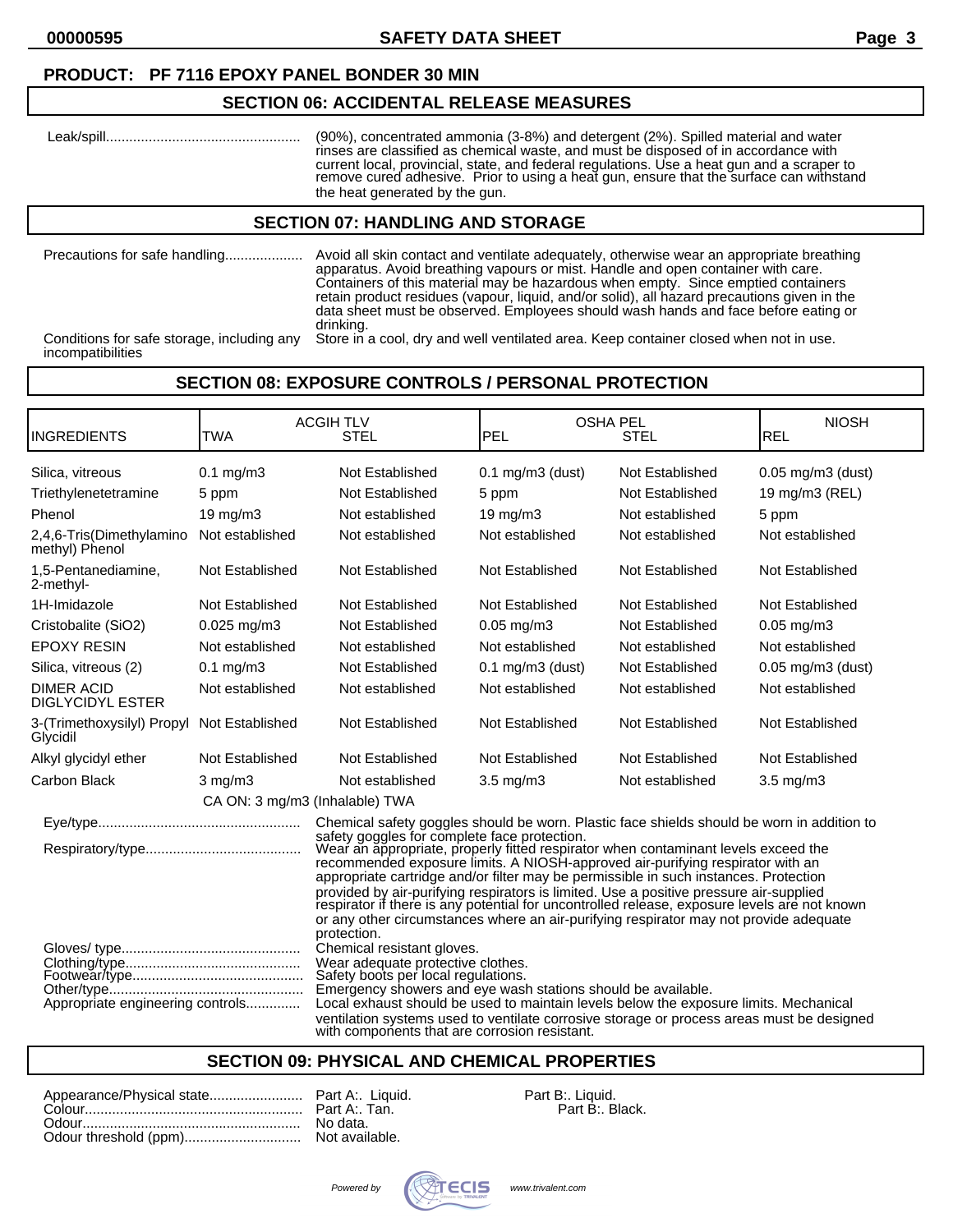#### **PRODUCT: PF 7116 EPOXY PANEL BONDER 30 MIN**

### **SECTION 09: PHYSICAL AND CHEMICAL PROPERTIES**

| Vapour pressure (mm Hg)                                                                                                                                                       | Not available.                                                                 |
|-------------------------------------------------------------------------------------------------------------------------------------------------------------------------------|--------------------------------------------------------------------------------|
|                                                                                                                                                                               | No data.                                                                       |
| Relative Density (Specific Gravity)                                                                                                                                           | Part A:. 1.0 g/cm3 @ 23 C.                                                     |
|                                                                                                                                                                               | No data.                                                                       |
| Melting / Freezing point (deg C)                                                                                                                                              | Not available.                                                                 |
|                                                                                                                                                                               | No data.                                                                       |
| Initial boiling point / boiling range (deg C).                                                                                                                                | No data.                                                                       |
|                                                                                                                                                                               | Not available.                                                                 |
| Flash point (deg C), method<br>Auto ignition temperature (deg C)<br>Upper explosive limit (% vol)<br>Lower explosive limit (% vol)<br>Partition coefficient — n-octanol/water | Part A:. >100°C, >212°F.<br>No data.<br>No data.<br>No data.<br>Not available. |
|                                                                                                                                                                               | 2.55 lb/USG - 305.57 g/L.                                                      |
|                                                                                                                                                                               | Not available.                                                                 |

| Not available.                         |
|----------------------------------------|
| No data.                               |
| Part A:. 1.0 g/cm3 @ 23 C.<br>No data. |
|                                        |
| Not available.                         |
| No data.                               |
| No data.                               |
| Not available.                         |
| Part A:. >100°C, >212°F.               |
| No data.                               |
| No data.                               |
| No data.                               |
| Not available.                         |
| 2.55 lb/USG - 305.57 g/L.              |
| Not available.                         |
|                                        |

Part B:. 1.1 g/cm3 @ 23 C.

 $Part B.: > 100.$ 

# **SECTION 10: STABILITY AND REACTIVITY**

**SECTION 11: TOXICOLOGICAL INFORMATION**

| Conditions to avoid, including static<br>discharge, shock or vibration | Stable at normal temperatures and pressures.<br>Avoid heat, sparks and flames. Avoid exposure to air and moisture.<br>1,3-butadiene, acids, acrylates, alcohols, aldehydes, aluminum, amines, bases, brass,<br>bronze, copper, copper alloys, fluorides, halogenated hydrocarbons, halogens, iron,<br>ketones, lead, magnesium, nickel, nitrates, organic absorbents such as sawdust, peat<br>moss, ground corn cobs, etc., oxidizing agents, peroxides, reducing agents, strong alkalis,<br>water, zinc, peroxides. |
|------------------------------------------------------------------------|----------------------------------------------------------------------------------------------------------------------------------------------------------------------------------------------------------------------------------------------------------------------------------------------------------------------------------------------------------------------------------------------------------------------------------------------------------------------------------------------------------------------|
| Hazardous decomposition products                                       | See hazardous combustion products section 5.                                                                                                                                                                                                                                                                                                                                                                                                                                                                         |
| Possibility of hazardous reactions                                     | Will not occur under normal temperature and pressure.                                                                                                                                                                                                                                                                                                                                                                                                                                                                |

| <b>INGREDIENTS</b>                     | <b>LC50</b>                            | LD50                                                     |  |
|----------------------------------------|----------------------------------------|----------------------------------------------------------|--|
| Silica, vitreous                       | No Data                                | No Data                                                  |  |
| Triethylenetetramine                   | No Data                                | 805<br>2,500 mg/kg rat oral<br>mg/kg rabbit dermal       |  |
| Phenol                                 | No data                                | 414 mg/kg (oral, rat)                                    |  |
| 2,4,6-Tris(Dimethylaminomethyl) Phenol | >0.5 mg/L 1Hr Inhalation, Rat          | 1200 mg/kg oral rat 1280 mg/kg<br>dermal rabbit          |  |
| 1,5-Pentanediamine, 2-methyl-          | 4.9 mg/L                               | 1,690 mg/kg oral rat                                     |  |
| 1H-Imidazole                           | No Data                                | 970 mg/kg oral rat                                       |  |
| Cristobalite (SiO2)                    | No Data                                | 8030 mg/kg oral, rat 4248 mg/kg<br>dermal, rabbit        |  |
| <b>EPOXY RESIN</b>                     | No data                                | >20 ml/kg dermal, rabbit 11.4 g/kg<br>oral, rat          |  |
| Silica, vitreous (2)                   | No Data                                | No Data                                                  |  |
| DIMER ACID DIGLYCIDYL ESTER            | No data                                | No data                                                  |  |
| 3-(Trimethoxysilyl) Propyl Glycidil    | $>5.3$ mg/L                            | 8,025 mg/kg (oral rat)<br>4,250<br>mg/kg (dermal rabbit) |  |
| Alkyl glycidyl ether                   | Not determined                         | 26,800 mg/kg (oral rat)                                  |  |
| Carbon Black                           | Not available                          | >10,000 mg/kg oral rat<br>3,000 mg/kg dermal rabbit      |  |
|                                        | Eye contact. Skin contact. Inhalation. |                                                          |  |

Effects of acute exposure.......................... The aromatic hydrocarbon solvents in this product can be irritating to the eyes, nose and throat. In high concentration, they may cause central nervous system depression and narcosis characterized by nausea, lightheadedness and dizziness from overexposure by inhalation.

Effects of chronic exposure....................... Prolonged or repeated exposure may lead to allergic skin reactions. Prolonged or repeated exposure may result in an allergic respiratory reaction in sensitive individuals. May cause damage to the respiratory system, lungs, eyes, skin and central nervous system. Prolonged or repeated exposure may lead to kidney or central nervous system symptoms. This product contains crystalline silica. Excessive long-term exposure to crystalline silica may cause silicosis, a form of disabling, progressive and sometimes fatal fibrotic lung disease. Severe and permanent lung damage may result. Prolonged overexposure to crystalline silica (quartz) dust can cause fibrotic lung damage.